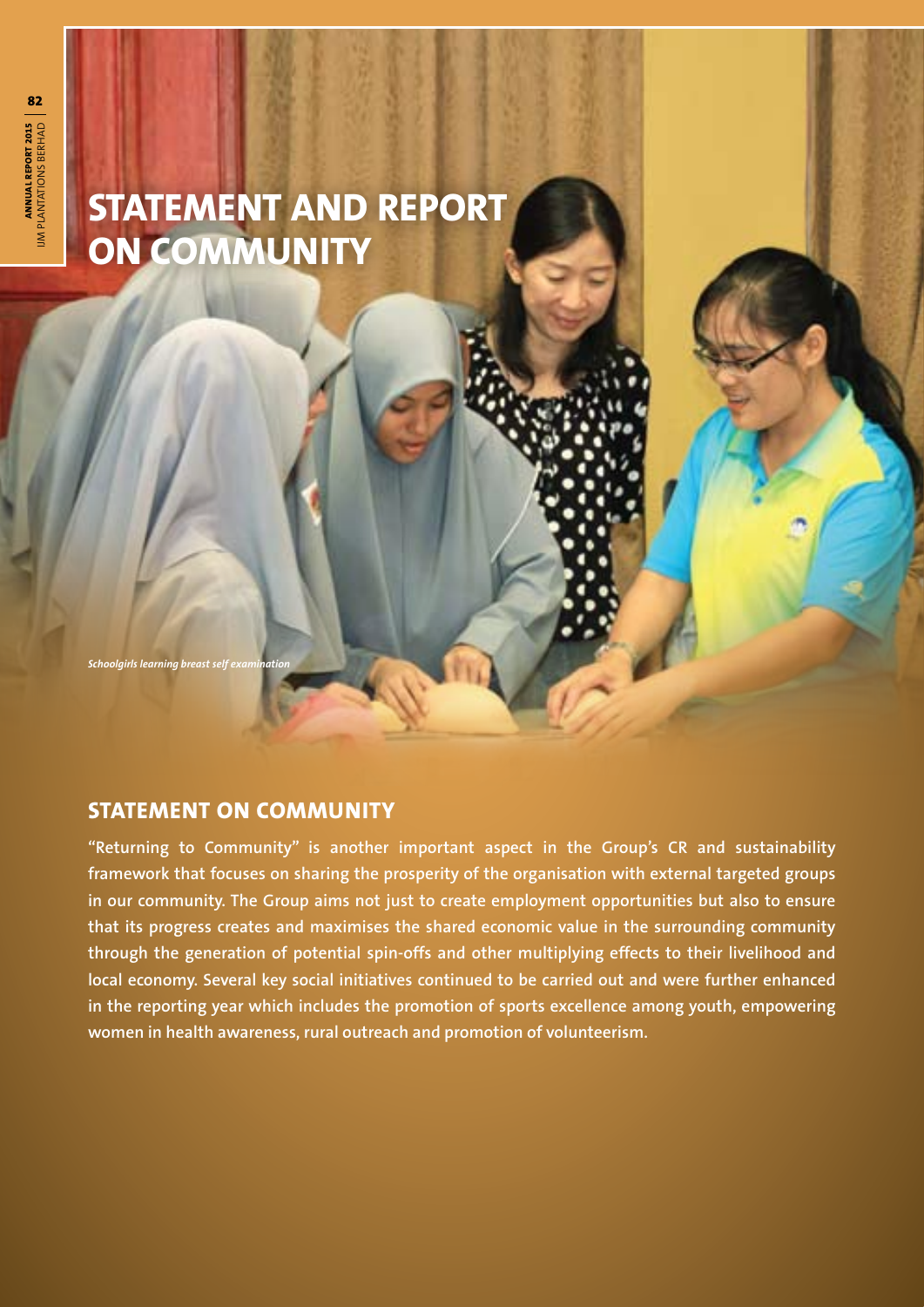## **ANNUAL REPORT ON COMMUNITY**

## **YOUTH SPORTS EXCELLENCE**

The Group has embraced sports excellence among the youths through rugby as one of the avenues of creating shared values to realise the objective of "Returning to the Community". The Group is inspired that the nature of the game provides for an affirmative character building and instilling team spirit in youths. The Group is involved in a tripartite collaboration with the Sabah Education Department and Sabah Rugby Union (through the Eagles Rugby Club Sandakan) to sustain this outreach effort which started back in 2002. Through a comprehensive and holistic approach, the Group has been able to reach out to over 2,500 students, many of whom are from less privileged backgrounds in the more remote districts of Sabah. Today students from nearly 80 primary and secondary schools are involved. The engagement of foreign professional rugby coaches from Fiji, Samoa and New Zealand has added luster and new insights into the development of the game in Sabah. In 2014, the Group continues to support the junior rugby tournament. The key event was the IJMP/ MSSS/SRU Rugby 10s, a state-wide school event that was successful to attract the participation of nearly 30 teams of different age-groups throughout Sabah. We have also guided and provided job opportunities for ex-rugby players in our plantations.